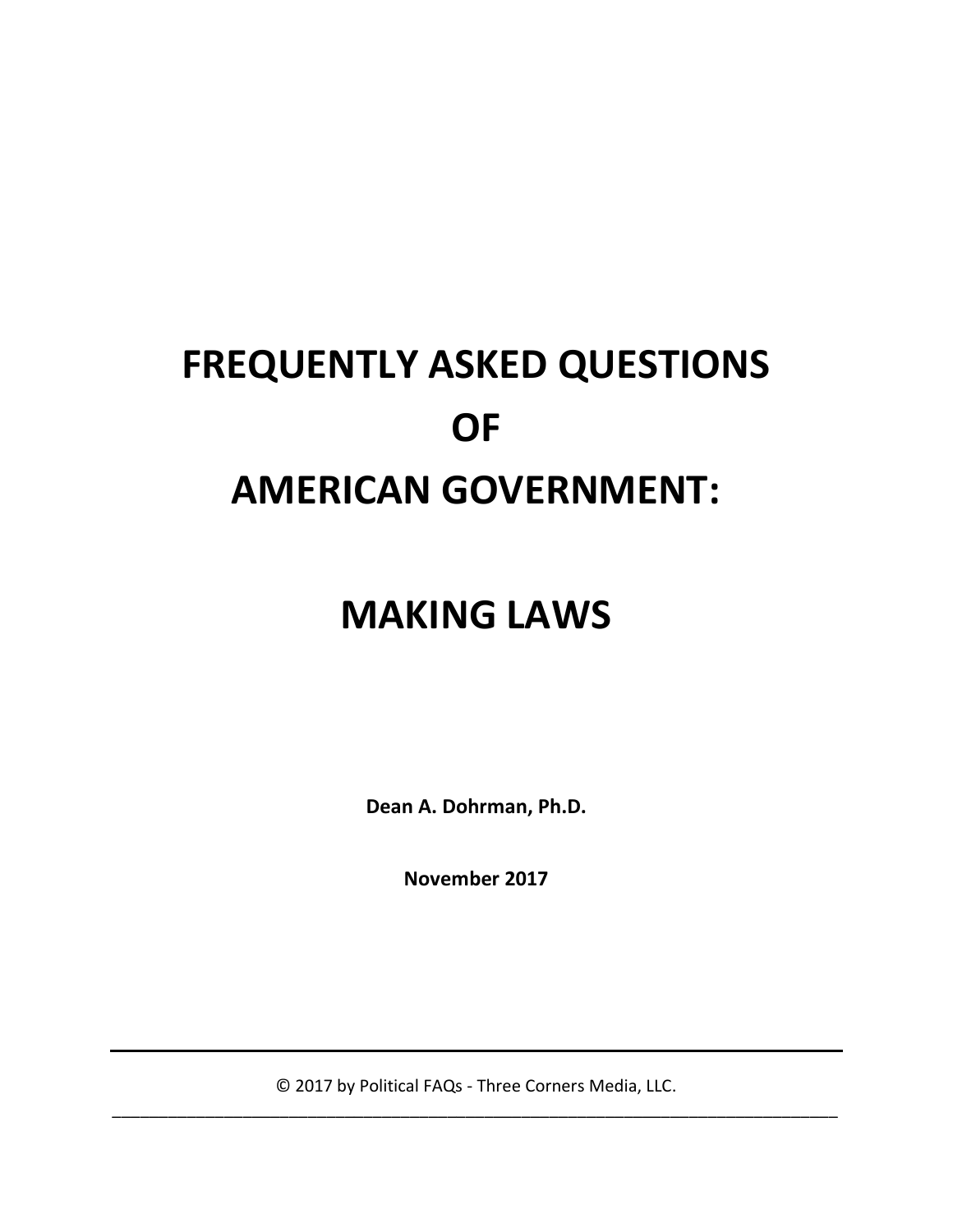### **Table of Contents**

| HOW DOES THE BICAMERAL STRUCTURE OF CONGRESS IMPACT THE LEGISLATIVE      |  |
|--------------------------------------------------------------------------|--|
|                                                                          |  |
| IS THERE A REMEDY IF LEADERSHIP WILL NOT REFER A BILL TO THE FLOOR FOR A |  |
|                                                                          |  |
|                                                                          |  |
|                                                                          |  |
|                                                                          |  |
|                                                                          |  |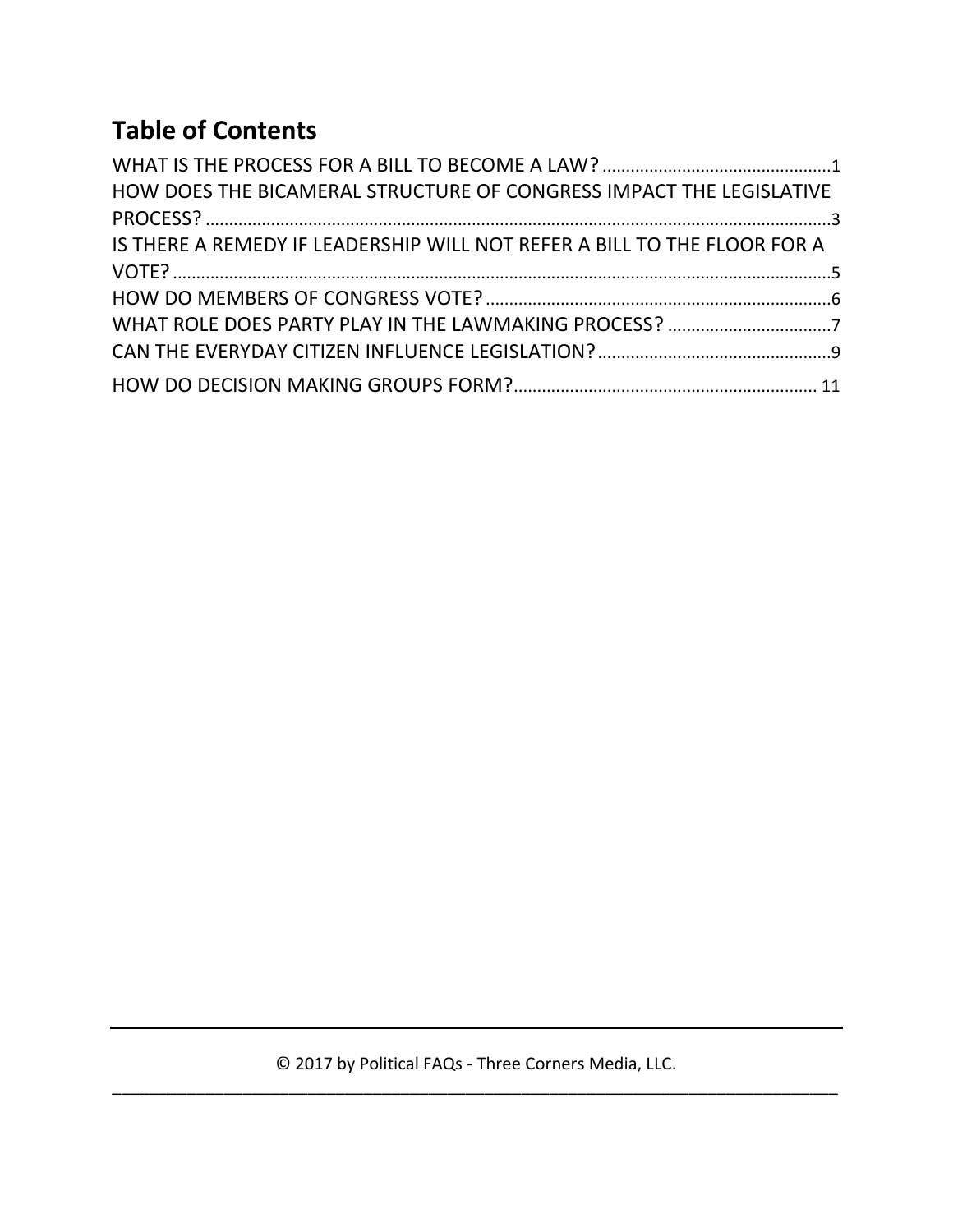#### **FAQ: WHAT IS THE PROCESS FOR A BILL TO BECOME A LAW?**

**ANSWER:** The following is a quick reference chart of how a bill becomes a law:

|                     | <b>HOUSE</b>                                                        | <b>SENATE</b>                   |  |
|---------------------|---------------------------------------------------------------------|---------------------------------|--|
| <b>INTRODUCTION</b> | Placed in hopper or handed to                                       | Read on floor then assigned to  |  |
|                     | clerk then assigned to a                                            | a committee.                    |  |
|                     | committee.                                                          |                                 |  |
| <b>COMMITTEE</b>    | Usually referred to                                                 | Usually referred to             |  |
| <b>ACTION</b>       | subcommittee for study,                                             | subcommittee for study,         |  |
|                     | hearings, mark-up and                                               | hearings, mark-up and           |  |
|                     | approval.                                                           | approval.                       |  |
|                     | Returned to full committee                                          | Returned to full committee      |  |
|                     | which also adds mark-up.                                            | which also adds mark-up.        |  |
|                     | Full committee decides to refer                                     | Full committee decides to refer |  |
|                     | to House floor recommending                                         | to Senate floor recommending    |  |
|                     | approval or kills it.                                               | approval or kills it.           |  |
| <b>FLOOR</b>        | Usually to Rules Committee for                                      | The leadership places on        |  |
| <b>ACTION</b>       | debate rules, then it is placed                                     | calendar.                       |  |
|                     | on calendar.                                                        |                                 |  |
|                     |                                                                     | Floor debate, amendments        |  |
|                     | Floor debate, amendments                                            | offered, and vote taken.        |  |
|                     | offered, and vote taken.                                            |                                 |  |
| <b>CONFERENCE</b>   | If different versions are passed, the differences must be           |                                 |  |
| <b>ACTION</b>       | reconciled.                                                         |                                 |  |
|                     |                                                                     |                                 |  |
|                     | The conference committee bill is returned to each house for a       |                                 |  |
|                     | vote.                                                               |                                 |  |
| PRESIDENTIAL        | Signs, does not sign, or vetoes.                                    |                                 |  |
| <b>DECISION</b>     |                                                                     |                                 |  |
|                     | If president vetoes, it is returned to Congress and a 2/3s majority |                                 |  |
| <b>OVERRIDE</b>     | of both houses is required to make the bill a law.                  |                                 |  |

**DETAIL:** A bill must be proposed by a representative or a senator. It may then be assigned by leadership to a committee where it will undergo a series of hearings at the committee and subcommittee levels: most bills die within this process. If the bill makes it out of committee, it will be referred to the floor of

1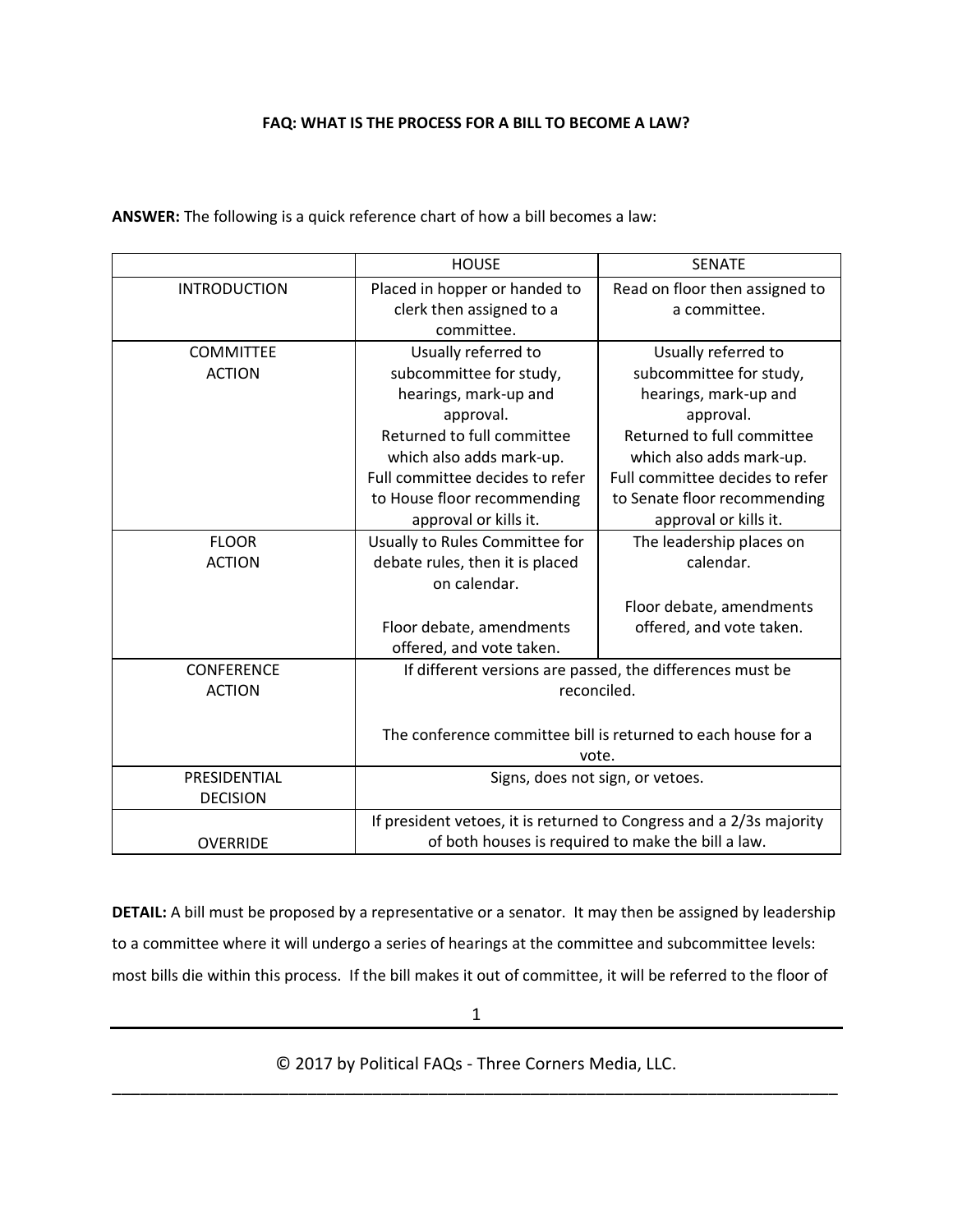the chamber where it was introduced. If passed out of the original chamber, it will be referred to the other chamber where it undergoes the full process once again. If there are differences in the versions of the bill passed by the two chambers, it will go to conference committee where these differences can be reconciled: the conference bill must then be approved by both chambers without changes. It will then proceed to the president who may sign, veto, or not sign and allow it to become law in ten days if Congress is in session or die if they are adjourned. A two-thirds vote of both chambers may override a presidential veto.

#### **ADDITIONAL RESOURCES**

This may be for kids, but it's a classic! <https://www.youtube.com/watch?v=tyeJ55o3El0>

2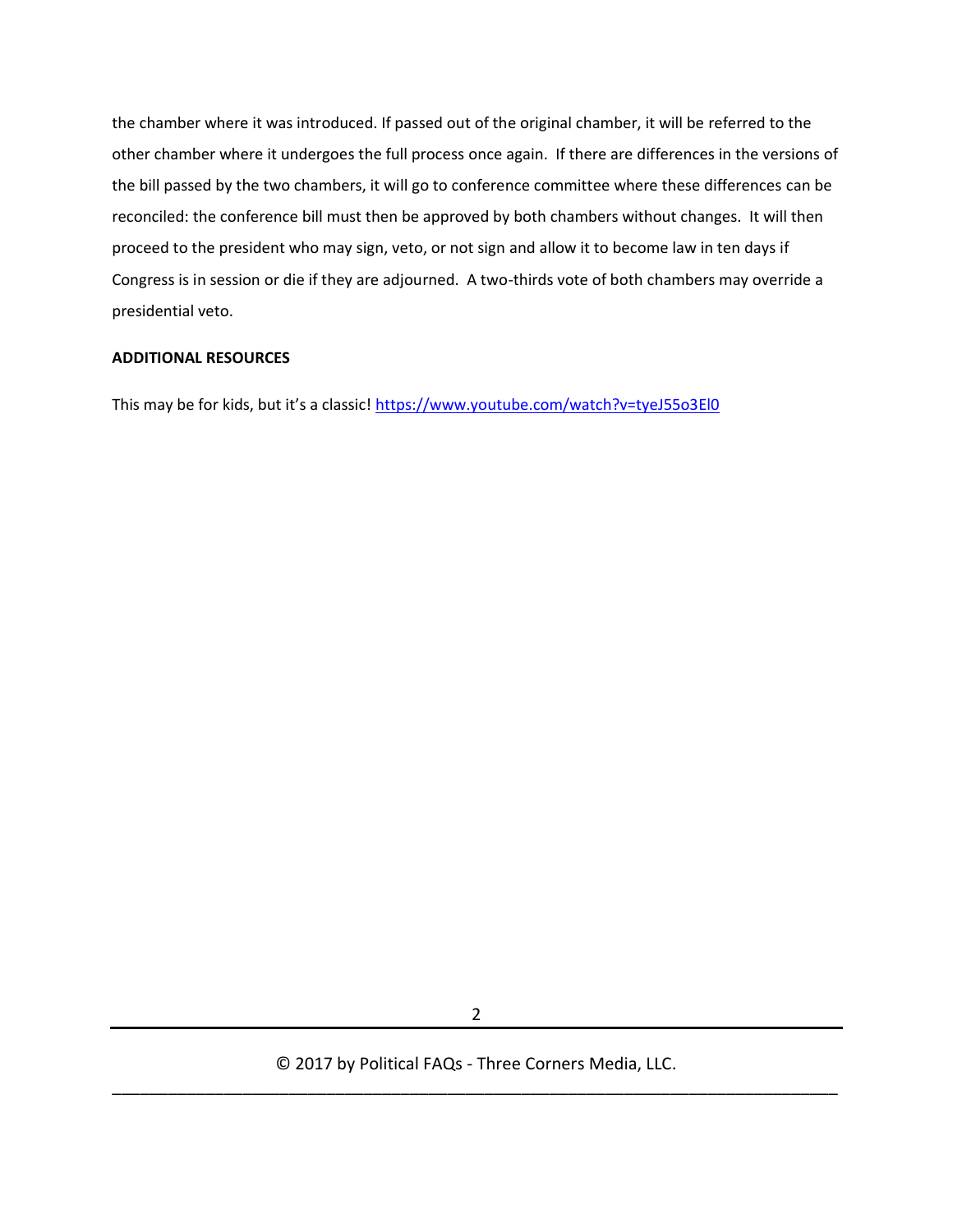#### **FAQ: HOW DOES THE BICAMERAL STRUCTURE OF CONGRESS IMPACT THE LEGISLATIVE PROCESS?**

**ANSWER:** Congress is truly two separate entities. The two chambers have separate powers (e.g., tax bills must originate in House, Senate gives consent and advice concerning presidential appointments). The two have different structures, and they certainly behave differently, and as a result, the bill process varies greatly between the two chambers. The House tends to be very structured and dependent on procedure while the Senate is much more individualized.

**DETAIL:** The Speaker of the House and the Majority Floor Leader in the House of Representatives, and the Majority Floor Leader in the Senate control the floor calendar of debate in their respective chambers. In the House, the Rules Committee determines the rules of debate on the floor, while debate rules are nearly non-existent in the Senate.

In the House, everything is procedure: the House is larger (435 Representatives as opposed to100 Senators), so debates are restricted. In the House, the Rules Committee may apply the closed rule (strict debate limit, restricts amendments), the open rule (permits amendments), or the restrictive rule (allows some amendments) when a bill returns to the floor for a vote. In the House, leadership is more powerful, and the Rules Committee has unquestioned power (all committees work for the Speaker): a very different atmosphere than the Senate.

In the Senate, debate is basically open with few restrictions. Senators are allowed to introduce amendments whether they are germane to the receiving bill (relevant to the substance of the bill) or not (these are called riders, and a Christmas tree bill has many riders). They may also have endless debate. In fact, a senator may choose to filibuster (not give up the floor so others may debate). If the Senate discussion continues to proceed without end, it can only be closed through Rule XXII, or cloture, which requires a vote of 60 Senators. The rule closes debate on legislation, but a simple majority is now required to close discussion on federal justices and judges.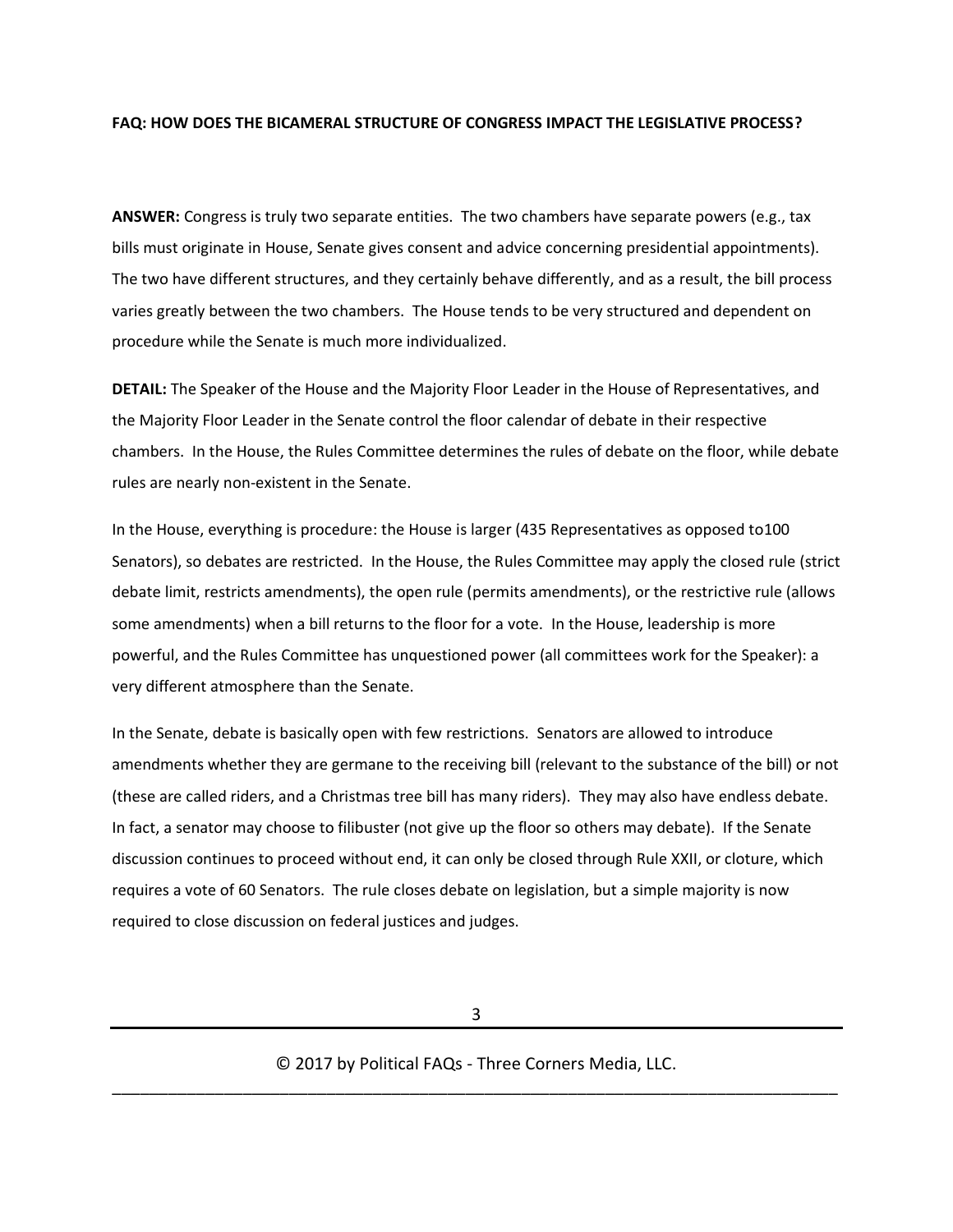The real work of legislation is performed in committees. Committee membership is assigned by the party leaders. These committees consist of four types:

- Standing committees may refer bills to their subcommittees and may or may not report bills back to the floor for consideration;
- Select committees have limited duration and are mostly investigative. Their function is to explore and provide advice;
- Joint committees consist of Senators and Representatives;
- Conference committee specifically review bills and attempt to resolve differences of House and Senate versions. (For a bill to become law, it must be the exact same language and passed by both chambers.)

There are several subcommittees and their responsibility is to drill down into the details of bills before passing them back up to the full committee for possible referral to the floor (you may hear the term, "voted out of committee"). Committee Chairs traditionally have been the most powerful, and continue to have a great deal of power. However, there have been various reforms since the 1970s. Finally, most committee meetings are open to the public (matters of national security are kept behind locked doors).

#### **ADDITIONAL RESOURCES**

Committees and actions,<https://www.govtrack.us/congress/committees/>

4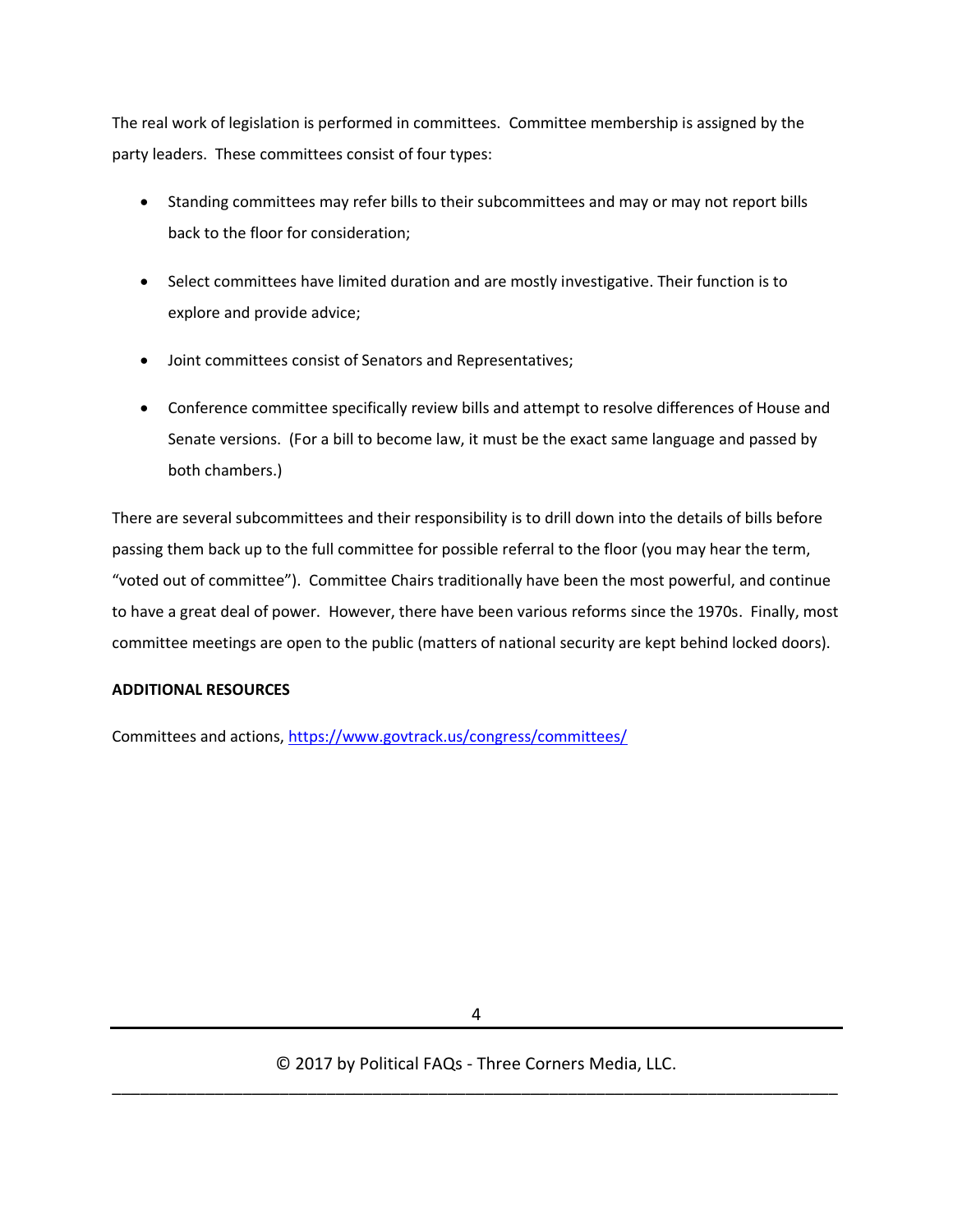#### **FAQ: IS THERE A REMEDY IF LEADERSHIP WILL NOT REFER A BILL TO THE FLOOR FOR A VOTE?**

**ANSWER:** Yes, in the House a discharge petition may be used to move a committee bill to the floor calendar. There are fewer restrictions on debate in the Senate, so a senator may offer their bill as an amendment to another bill.

**DETAIL:** Representatives are more dependent upon the leadership for bill movement than senators. However, the representatives have a remedy if their bills become stuck in committee. The House may use a discharge petition (218 votes) to return a bill from committee, but this is very rare because getting 218 representatives to vote in favor of such an action is difficult. The vote is difficult because if 218 members are in favor of a bill, leadership will most likely move it to the floor. Also, signing the petition will win few friends in leadership which carries repercussions for the future.

#### **ADDITIONAL RESOURCES**

Discharge Petition Rules, [http://conginst.org/112th-congress-house-floor-procedures-manual/xvi](http://conginst.org/112th-congress-house-floor-procedures-manual/xvi-discharge-petitions/)[discharge-petitions/](http://conginst.org/112th-congress-house-floor-procedures-manual/xvi-discharge-petitions/)

5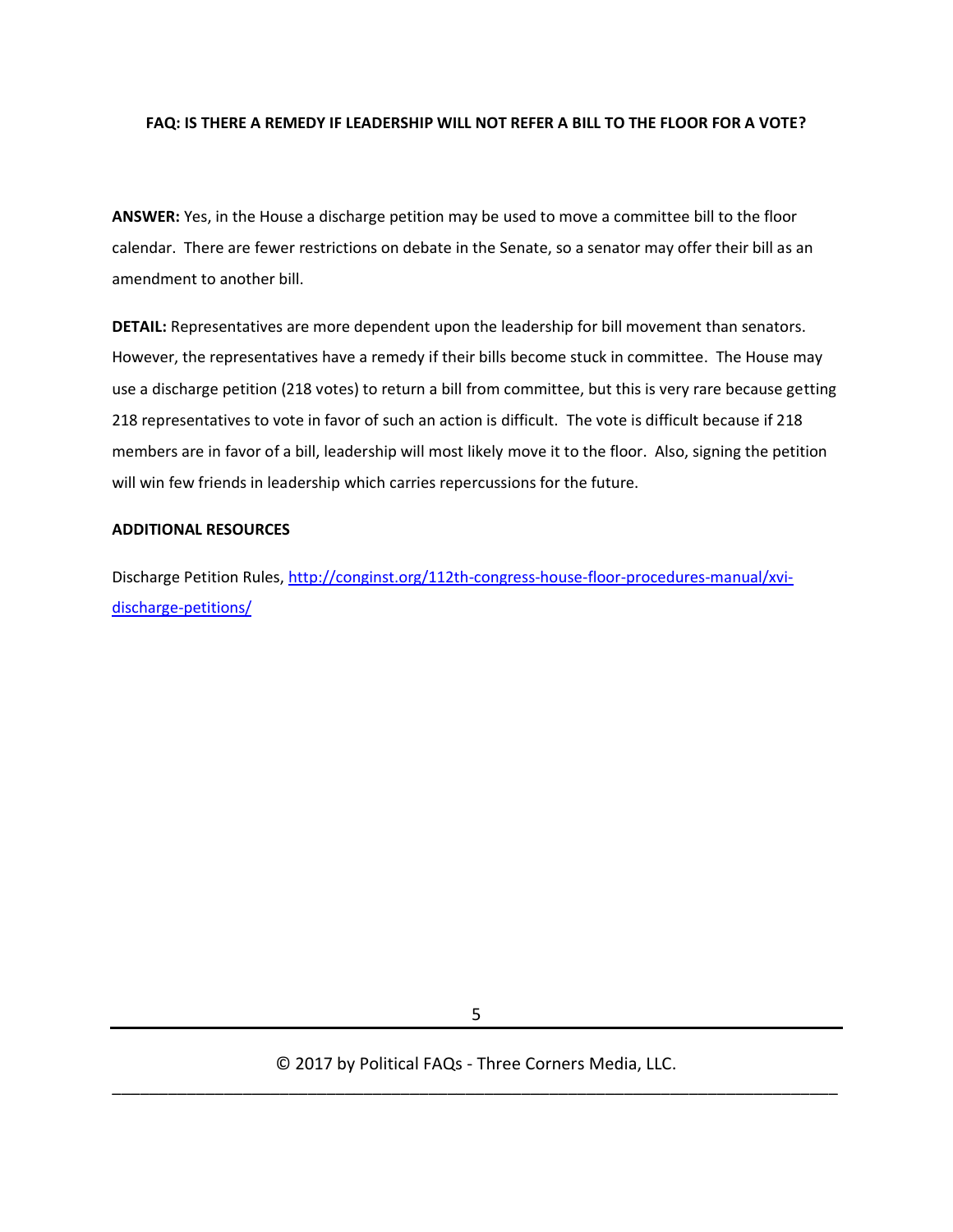#### **FAQ: HOW DO MEMBERS OF CONGRESS VOTE?**

**ANSWER:** Members of Congress have differing methods of voting. With the advent of electronics, the roll call has become standard. Roll call must be used to override a veto. Another recorded vote is the teller vote: here the members voting yea stand and pass between two tellers, then the nays follow.

There are also unrecorded votes: voice votes are often used on procedural matters. Also, division votes are not recorded: the members stand and the leadership takes a head count.

**DETAIL:** Beyond recorded and unrecorded votes, Members of Congress must have some basis for casting their votes. Three basic methods are:

- Representational vote: the member votes the way he/she believes constituents themselves would vote. This is known as representing the district.
- Organizational vote: based on belief that it is more important to please fellow members of Congress rather than constituents (based on the belief that Members of Congress pay attention, the folks back home don't).
- Attitudinal vote: the member votes based on personal beliefs.

All of these methods are often employed by various members at various times concerning various topics.

#### **ADDITIONAL RESOURCES**

A list of historical roll call votes may be found at,<https://www.congress.gov/roll-call-votes>

Another source is,<https://www.c-span.org/congress/votes/>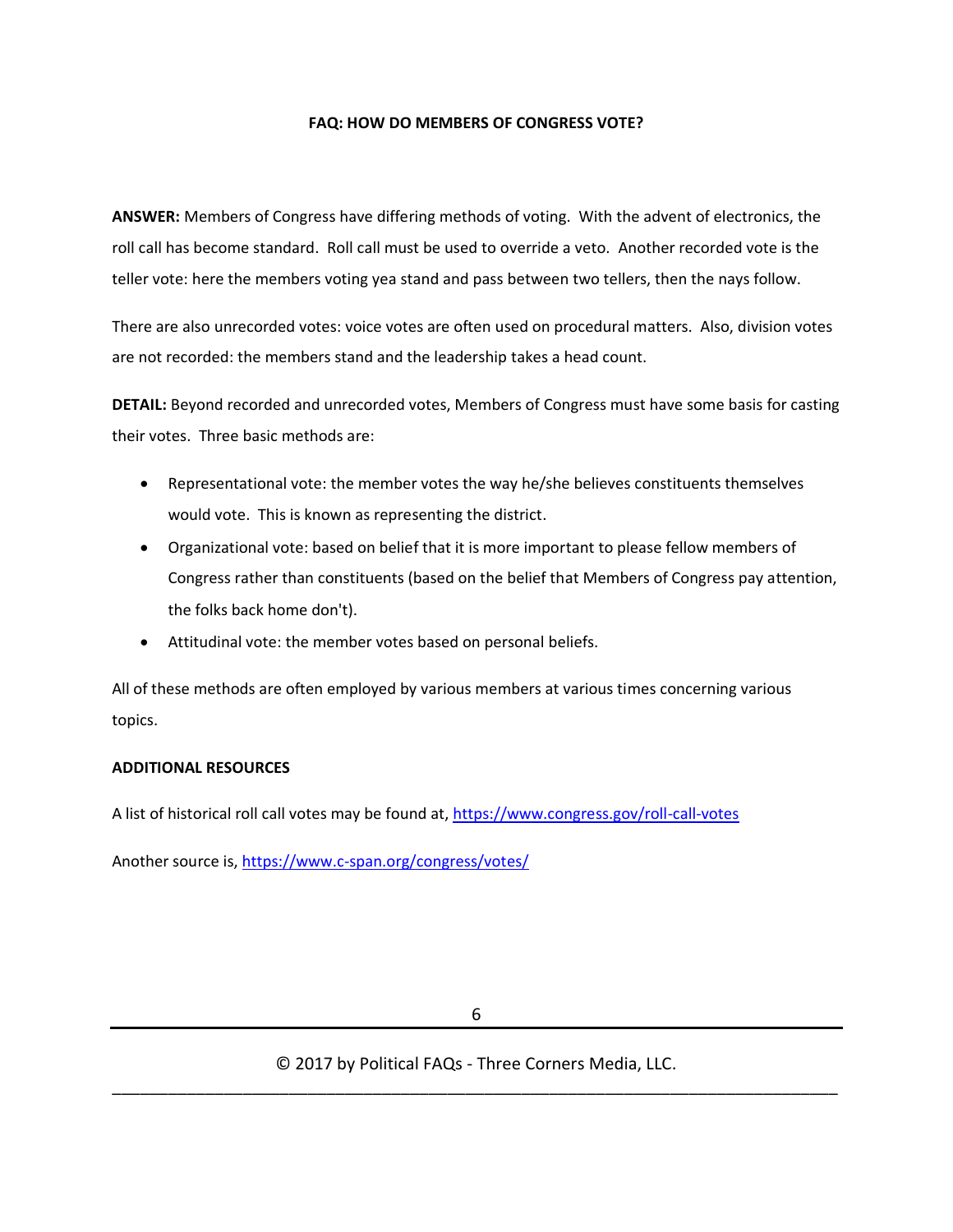#### **FAQ: WHAT ROLE DOES PARTY PLAY IN THE LAWMAKING PROCESS?**

**ANSWER:** Congressional members organize by party, and by caucuses. Parties elect their respective leaders who have considerable power. Caucuses hold their power in numbers, many voices are greater than one.

**DETAIL:** Parties in Congress caucus together to choose their leadership. Senate leadership is based on the majority leader who holds considerable power: there is also a minority leader. The Democratic Steering Committee and Republican Committee on Committees assign Senators to standing committees (committees that hear bills and have legislative power).

The House leadership is basically the same, but the Speaker is more powerful than the Senate majority leader. Therefore, the gavel of the House is given to the party in the majority. Once elected, the Speaker's power largely results from procedure (the Speaker may recognize other speakers, decide if a motion is relevant, assign bills to committees; appoint members of special and select committees; and nominate majority members of the all important Rules Committee). The party whip takes count on crucial votes and attempts to persuade those who may deviate from leadership.

Party strength is most often revealed in party votes ("The Senate today voted along party lines . . ."); however, when one party has a slim majority, gridlock often becomes a fact of life. For instance, to overturn a presidential veto, the House must have 290 votes and the Senate must have 66.

Several ideological groups and other groups also caucus together. These are based on shared interests, opinions, and/or social factors. The conservative Republican Study Committee, the House Freedom Caucus, the liberal Progressive Forum, the Hispanic Caucus, and the Black Caucus are just a few of these types of groups. Obviously, these groups meet to discuss issues, support their particular policies, and provide mutual support.

Members of Congress are people, and as Aristotle pointed out, people are social animals. They form supporting groups to pursue issues of importance, and caucuses serve this vital function. Even great leaders need support.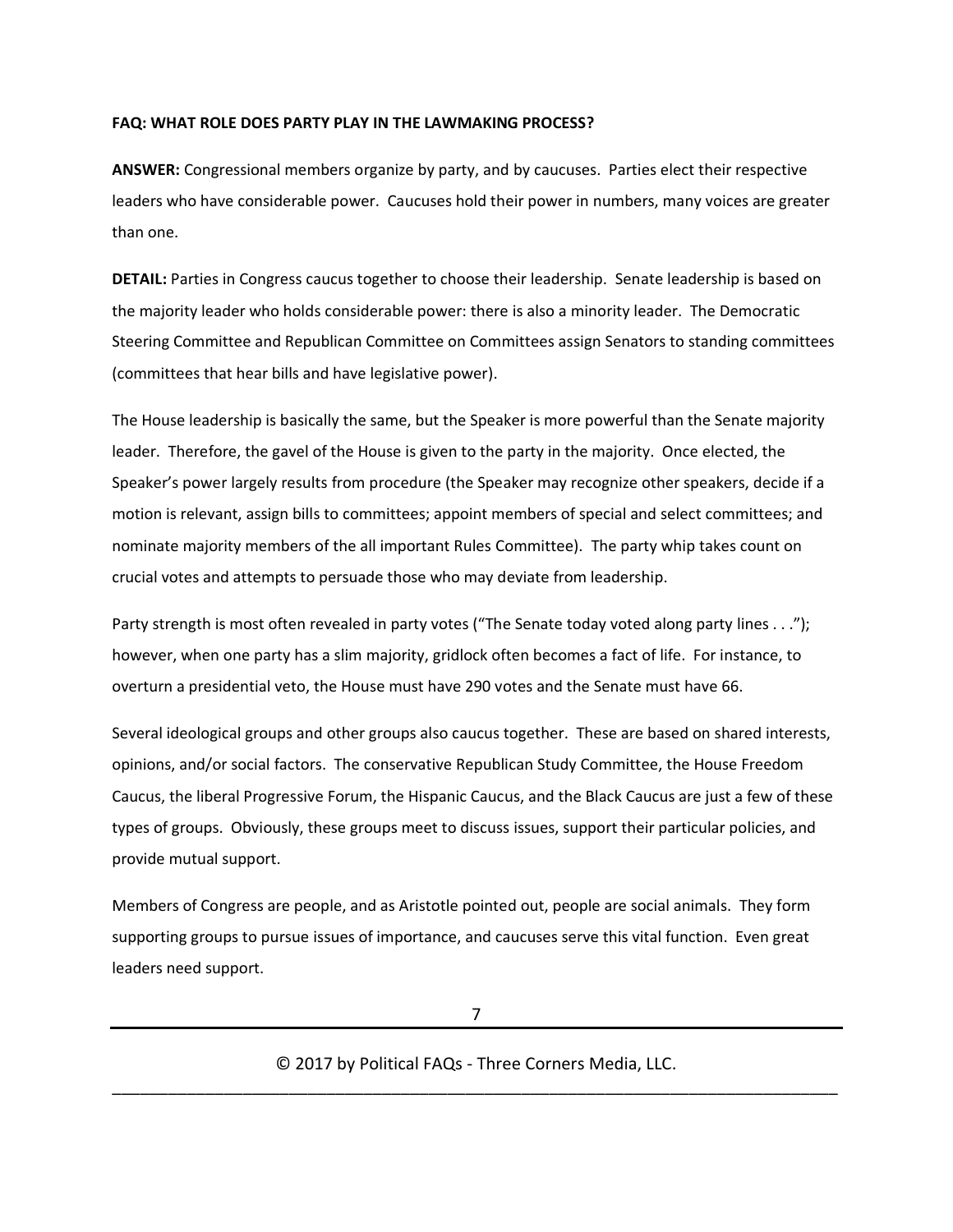#### **ADDITIONAL RESOURCES**

A guide to caucuses, [https://ballotpedia.org/List\\_of\\_caucuses\\_in\\_the\\_United\\_States\\_Congress](https://ballotpedia.org/List_of_caucuses_in_the_United_States_Congress)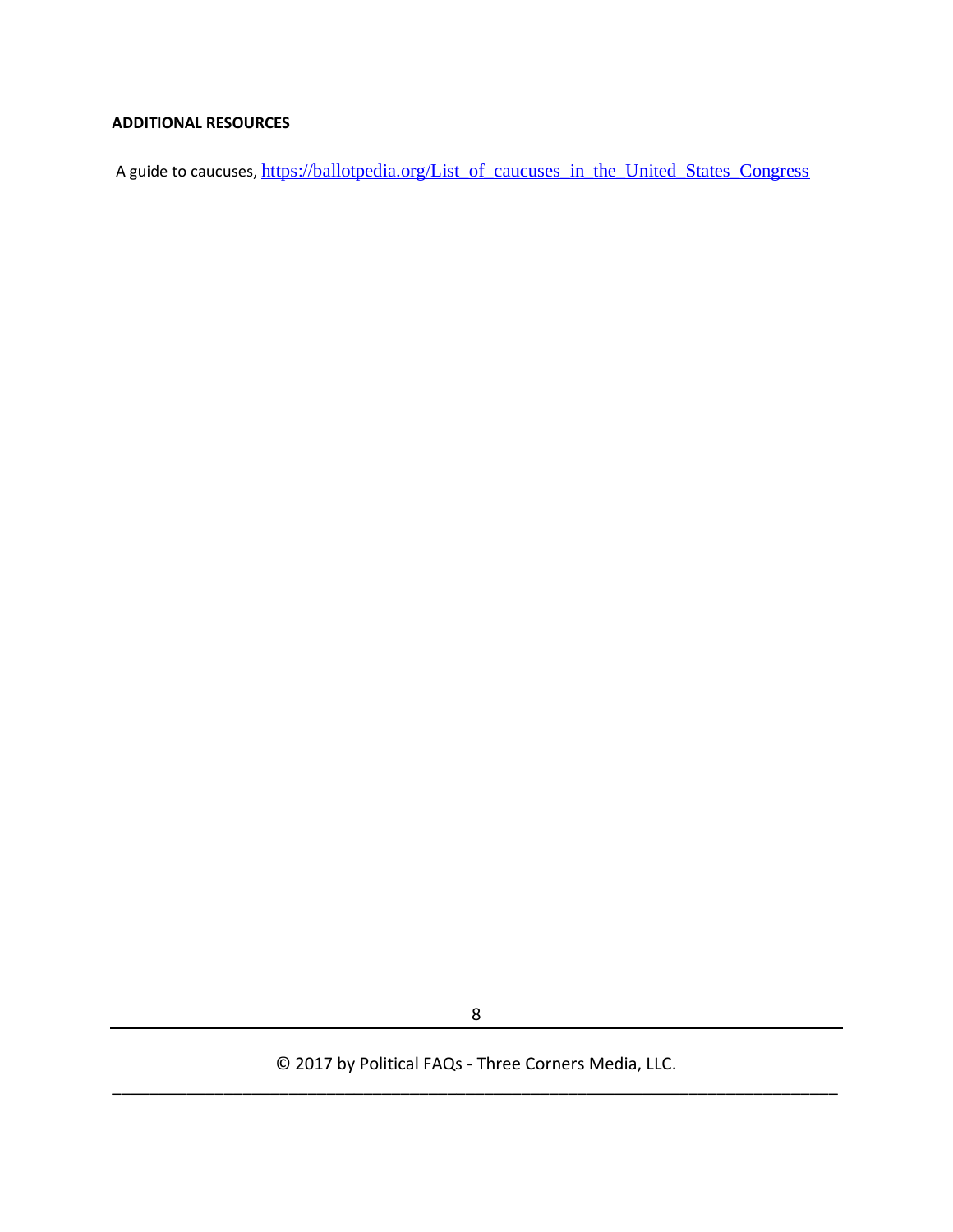#### **FAQ: CAN THE EVERYDAY CITIZEN INFLUENCE LEGISLATION?**

**ANSWER:** Yes, under the First Amendment, American citizens have the right to petition their government. It is certainly not feasible for every American to personally petition the government every single day, so many join interest groups, in turn hiring lobbyists who keep tabs on the group's interest in all legislation. Finally, public opinion places pressure upon politicians because ultimately they need the majority of the voters' approval to remain in office.

**DETAIL:** Under the First Amendment Americans are afforded the right to petition their government. Obviously, there are effective ways to do this, and there are some methods that are not so effective. In general there are two ways to influence the votes of congressional members, indirect or the more direct method.

Indirect methods may be informal or formal, they may be peaceful or they may become violent. The 1963 March on Washington put the plight of poor Southern blacks on the front burner of American politics. Martin Luther King, Jr. gave his famous, "I Have a Dream" speech, and the peaceful protest won attention and sympathy. Not all marches in Washington are this effective at swaying public opinion, but this one proved to be a high water mark for the civil rights movement of the 1950s and 1960s.

Usually indirect lobbying is not so dramatic. Grassroots organizations such as the National Rifle Association (NRA) can call upon their membership for a contact campaign, know as an "outside" strategy, by email, phone, and other methods, and if the volume is high enough, votes will be turned. Ronald Reagan was the master of this game when he hit a roadblock in Congress. With critical legislation pending, Reagan would ask the Big Three networks (ABC, CBS, and NBC in those days) for air time, explain his position, and ask voters to contact their Member of Congress or Senator. He could be very effective! However, most lobbying is in a more direct manner.

Direct methods are formal types of lobbying, and often include what are known as special interest groups and professional lobbyists. A lobbying group may be formed as an association of professionals, industry interests, labor (unions), or others. A lobbying group may also be what is known as single-issue groups. These are numerous including topics such as abortion, gun laws, gay rights, and many more.

9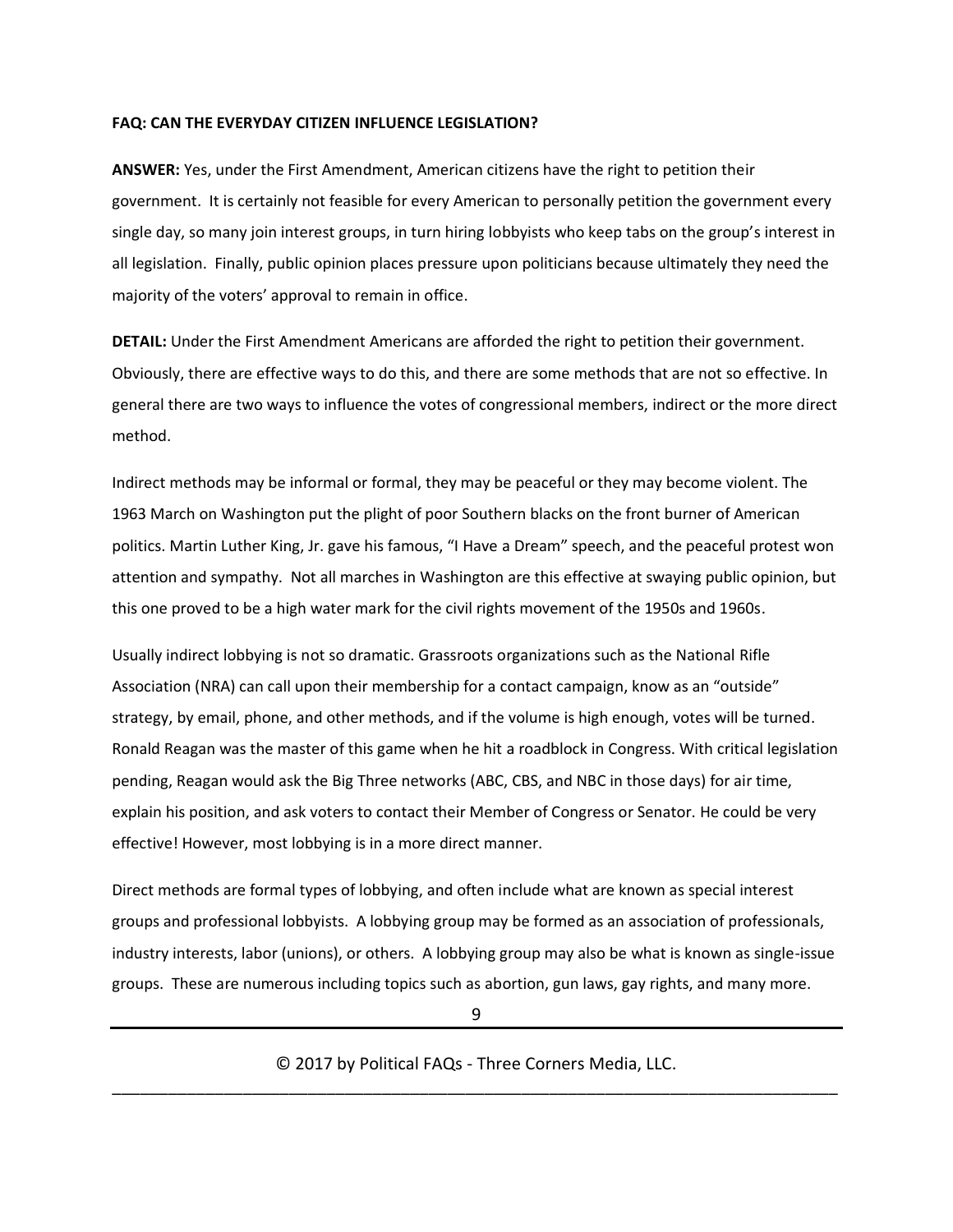An "inside" strategy includes direct contact from lobbyists who attempt to persuade votes their way and track bills to welcome friendly amendments and avert unfriendly attachments. They also direct money to the campaign funds of lawmakers. Federal political contributions may be made through Political Action Committees (PACs); Super PACs can spend unlimited amounts of money on a campaign, but in an indirect fashion (no coordination with candidate committees). The Super PAC is an "outside" strategy, but the amounts of money make it a very effective tool in today's political environment.

These expressions of the voters' will can solidify a group into an iron triangle. An iron triangle consists of elected officials, bureaucrats, and lobbyists with specialties. Such a group makes decisions based on their relationships and knowledge more so than electoral input. An iron triangle tends to be stable, and relatively permanent. An issue network performs in the same manner, but tends to coalesce for an immediate purpose and then disband.

#### **ADDITIONAL RESOURCES**

Here's a look at how much money lobbyists spend, <http://www.opensecrets.org/lobby/top.php?indexType=l>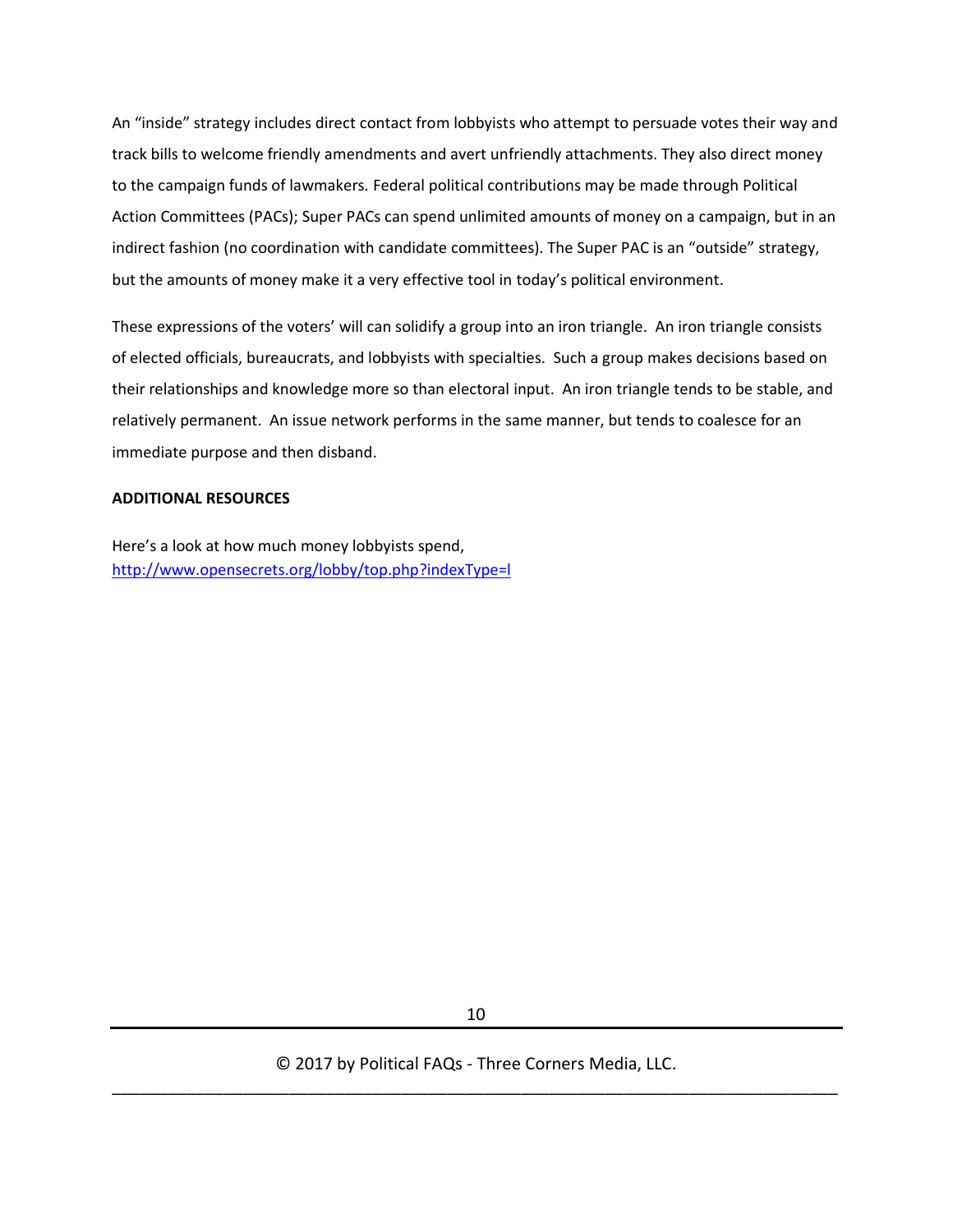#### **FAQ: HOW DO DECISION MAKING GROUPS FORM?**

**ANSWER:** Congress deals with many subjects on a daily basis, and no one can master all of these subject matter areas. Therefore, legislators and their staff depend upon the advice of industry and policy experts. They can form tight groups, the iron triangle type, or networks of association which are developed for specific purposes. In American Government class you will notice that your professor refers to two types of theories to explain how these actors develop policy: these theories are known as elitism and pluralism.

**DETAIL:** Social scientists love theories, and political scientists are no exception. Social theorists are not merely descriptive, such as defining our system of government, for example, they wish to describe how it operates.

In a representative form of government, we elect others to make the necessary policy decisions. If you have been in a situation where someone is working for you, or should be accomplishing a task for you, you already know that hiring someone else is not the same as doing it yourself. This leads to the principal-agent problem: is the agent really representing the best interest of the principal (the electorate, in this case)? What really happens on a day-to-day basis? These are questions that political scientists ask. To answer these questions, they will often point to two theories, elitism and pluralism.

Elitism is based on the work, *The Power Elite,* by C. Wright Mills (published in 1956). According to Mills, political, military, and business leaders make the crucial decisions that guide our policies (the iron triangle). They are a tight group making all the important decisions. These decisions are then justified to the opinion leaders, including the media and professors in higher education, who transmit the information to the public at large. (The "establishment" became the focal point of protest during the 1960s.) Obviously, the principal (the electorate) may not receive the best service under this system.

Pluralism was first defined by Robert Dahl in 1962 with his book, *Who Governs*? Dahl asserted that groups vie for the ability to make policy: a very competitive concept of the policymaking process (the ephemeral nature of this system leads to the issue networks forming and disbanding). This sounds much more representative of the electorate, but your professors are likely to argue that the elite

11